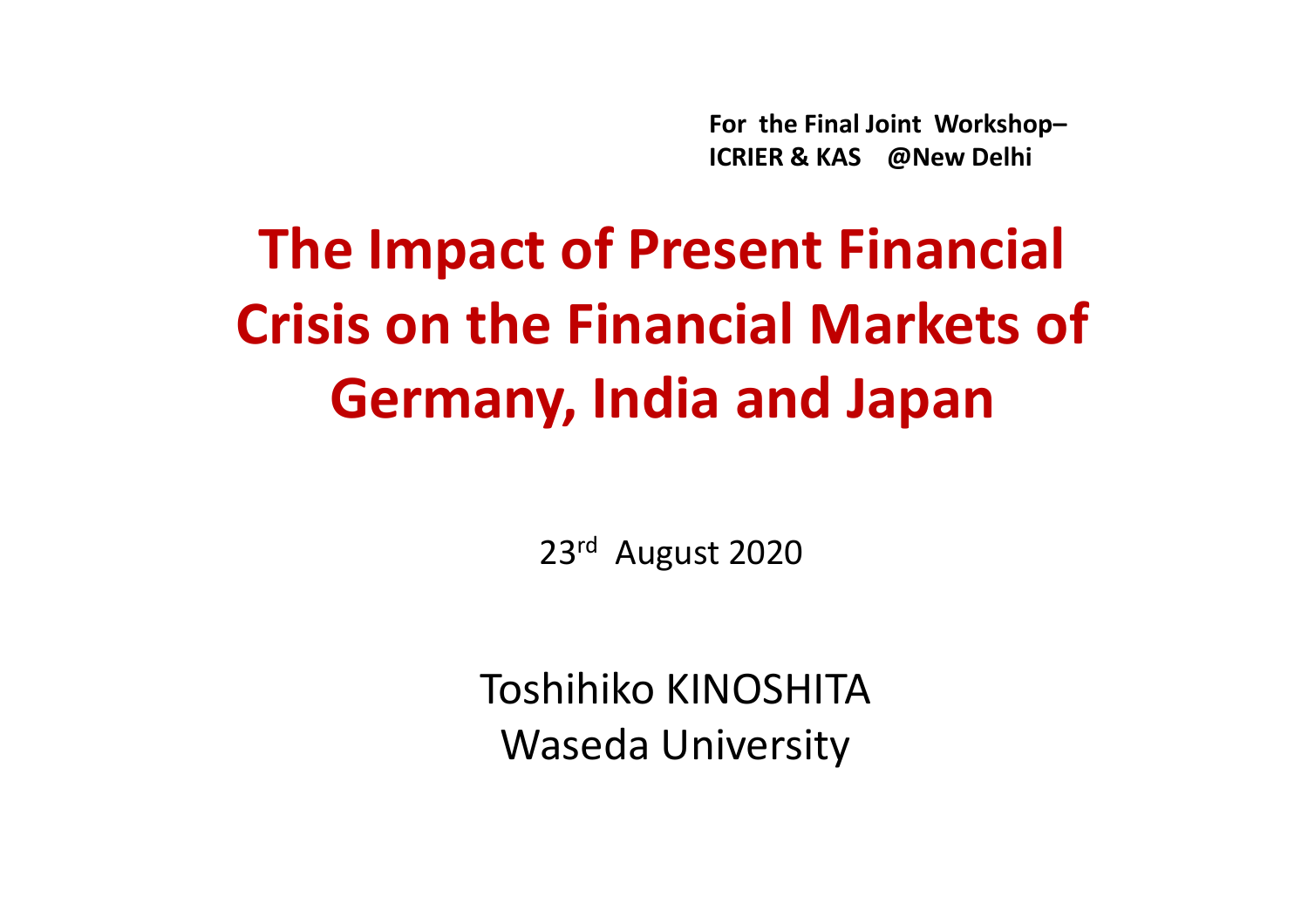### Comments on Indian's Capital

#### Account Management

- Seemingly, it has been cleverly conducted. The reasons of success: (1) Superior capability of the government/central bank teams, (2) Major state-owned commercial banks strongly supported the team's plan.
- How to cope with the liberalization (privatization) of commercial banks in coming years
- China has also controlled capital account, but in a different way. China has taken policy to open FDI market fully, but not PEI market. From this time on, India may well open more substantially to FDI, for it will raise India's TFP in the long run, if the policy is well designed.
- East Asia has established a common safety net on capital movement such as Chieng Mai Initiative (CMI) and Bond Market Initiatives. How Indians consider this? Any IMF **reform plan** on this issue of India?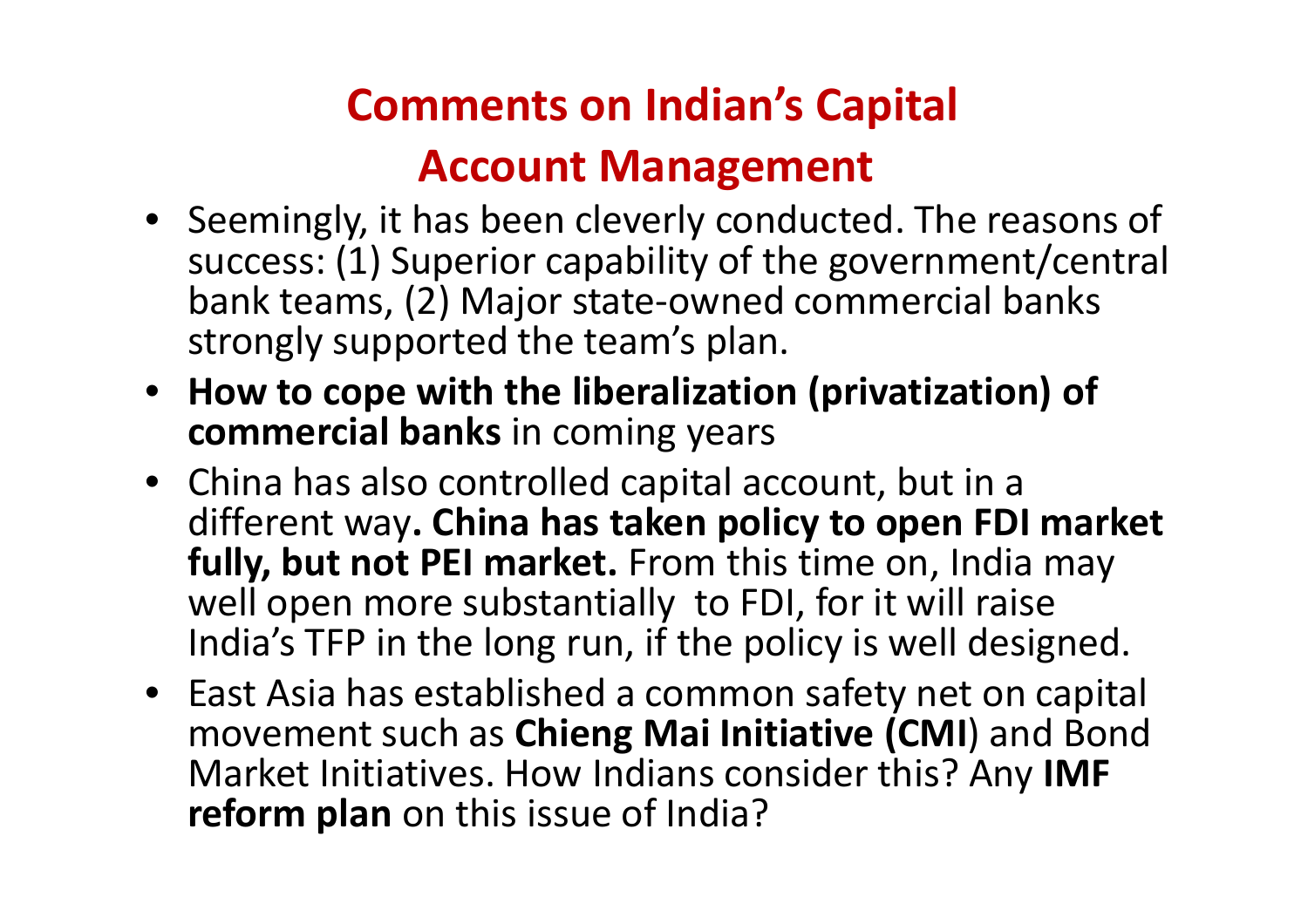### Current Problems of Japan

- India—Inflation; Japan—continuous Deflation
- JPY rate/US\$ --- on the rise (the average rate from 2000 until Lehman shock was around \105-110, now around \83-85). Euro has sharply dropped. Korean Won is keptvery low level (before Asian Currency Crisis, US\$1 was around KW750, now KW 1100-1200).
- Abnormal Yen-daka---Who's responsibility?
- $\bullet$ Japan, however, keeps its current account surplus.
- RMB level has been kept artificially low from Japan's perspective. Compare respective GDPs/Per-capita GDPs on PPP basis and nominal currency basis.
- Thus, China's factor costs e.g. wage have been kept very cheap, while comparative TFP's growth has been in China's big favor at least from 1990.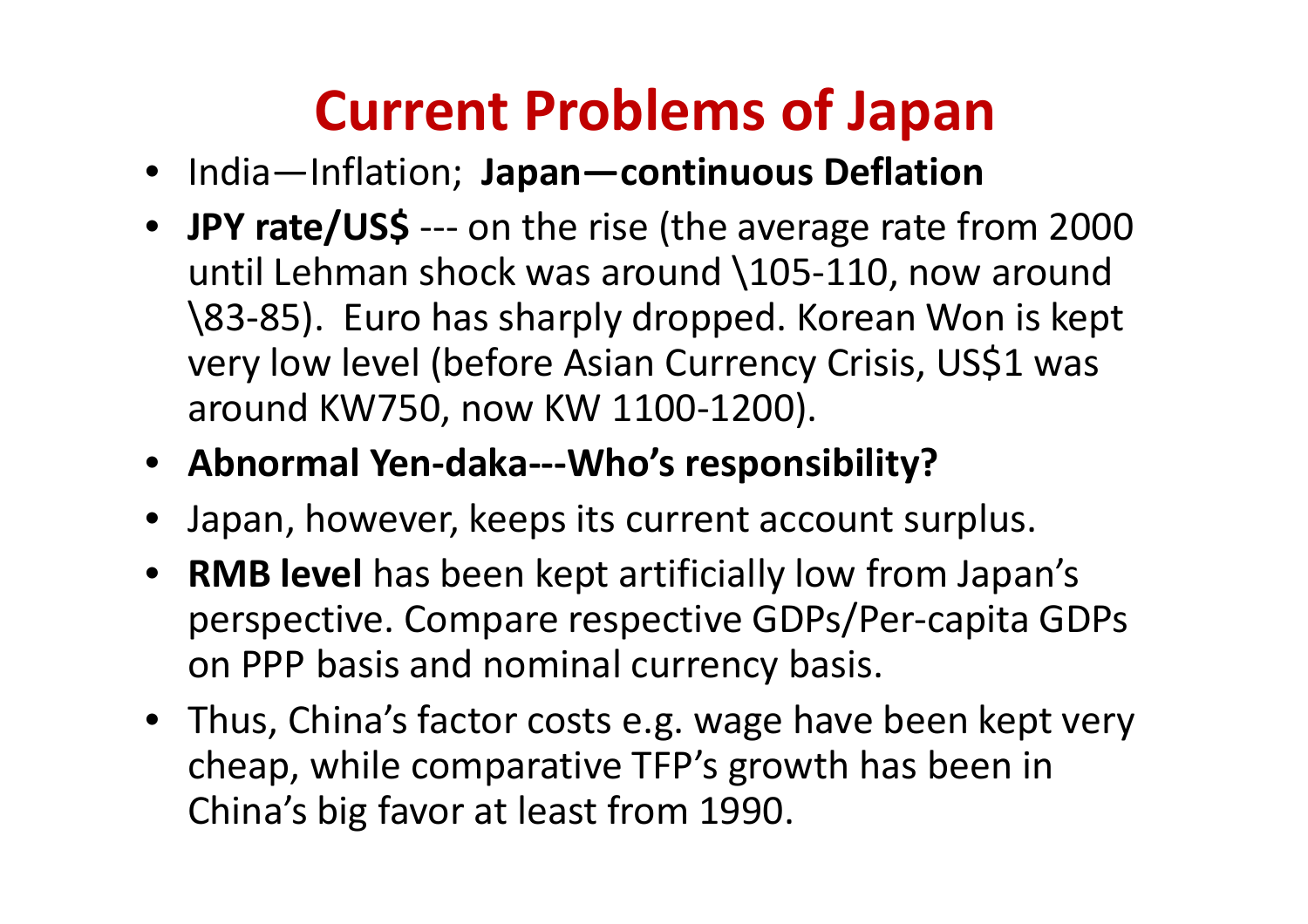# How will Japanese firms respond?

- Large export firms will accelerate its FDI in big market, China and some other Asian countries, as they feel it difficult to earn through export under the unbelievable Yen-daka and that China is moving to 'domestic demand'led economy. They can solve their problems for themselves. You cannot blame them.
- Problems:
- (1)Japan's industrial/trade structure won't be higher by making FDI/OEM under the current deflation, as firms refrain from investing domestically.
- (2)Many of SMEs with low managerial resources can neither make FDI, nor can increase their productivity due to many structural problems.

(3)(1)+(2)  $\rightarrow$  Further '**de-industrialization'** in Japan $\rightarrow$  will<br>reduce both fiscal revenues and job opportunity (1)+(2) → Further **'de-industrialization'** in Japan<br>reduce both fiscal revenues and job opportunity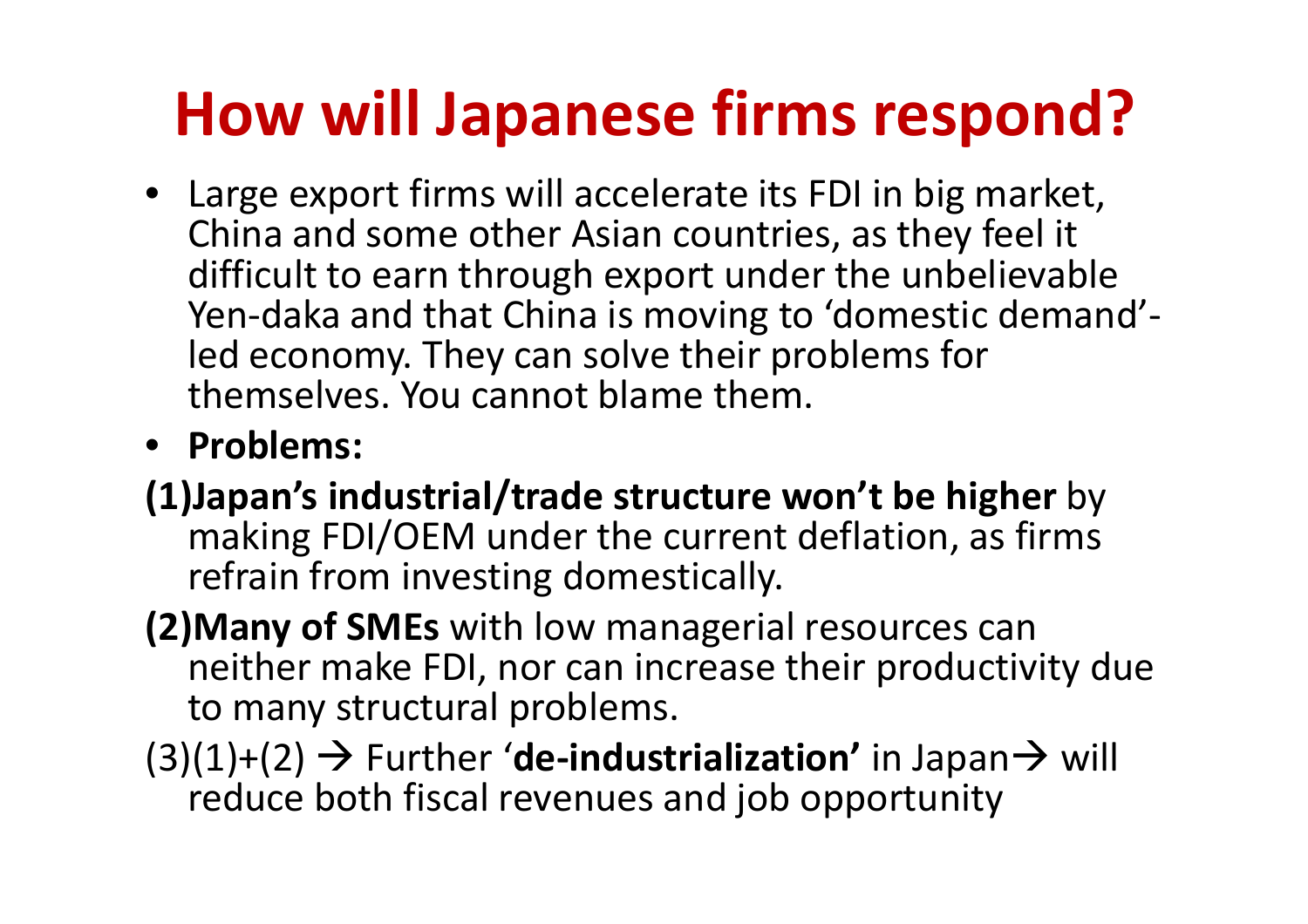### Factor of Japan's Economic Growth and Contribution by Factors

|                                                     | 1980-89 | 90-94       | 95-99      | 00-05 |
|-----------------------------------------------------|---------|-------------|------------|-------|
| <b>GDP</b> Growth Rate<br>(Annual Ave.)             | 6.6%    | <b>3.0%</b> | 2.4%       | 3.6%  |
| A. Contribution by Factor<br>$(=B+C+D)$             | 5.5     | <b>4.4</b>  | 2.5        | 3.0   |
| <b>B.</b> Capital                                   | 2.3     | <u>1.9</u>  | <b>1.3</b> | 1.2   |
| C. Labor                                            | 3.4     | 2.5         | <b>1.2</b> | 1.8   |
| <b>D. Total Factor</b><br><b>Productivity (TFP)</b> | 1.1     | 0.6         | $-0.1$     | 0.6   |

[Source] Japan's Cabinet Office, Annual Economic-Fiscal Report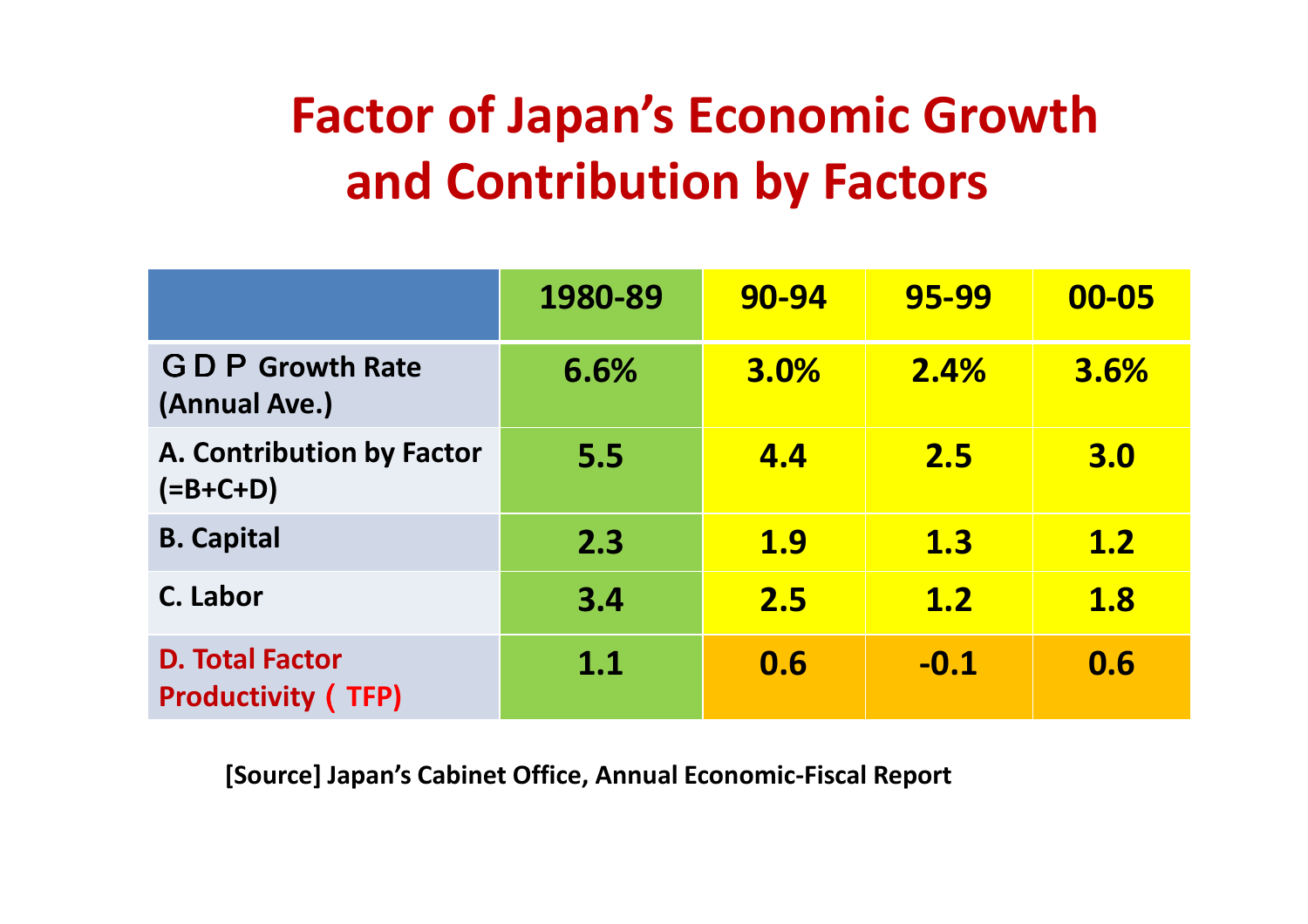#### Factors of China's Economic Growth

|                                                     | 1953-78 | <b>79-88</b> | 89-98 | <b>99-05</b> |
|-----------------------------------------------------|---------|--------------|-------|--------------|
| <b>GDP Growth Rate</b><br>(Annual Ave.)             | 6.15%   | 10.06%       | 9.59% | 9.11%        |
| A. Contribution by<br>Factor (=B+C+D)               | 5.83    | 6.70         | 5.16  | 5.36         |
| <b>B. Capital</b>                                   | 2.59    | 2.58         | 2.70  | <b>3.59</b>  |
| C. Labor                                            | 2.39    | 4.26         | 2.19  | 1.56         |
| <b>D. Total Factor</b><br><b>Productivity (TFP)</b> | 0.31    | 3.35         | 4.42  | 3.74         |

(Source): China Economic Reform National Economy Institute

While China's TFP has improved quickly for 30 years, RMB rate/\$ has been little risen.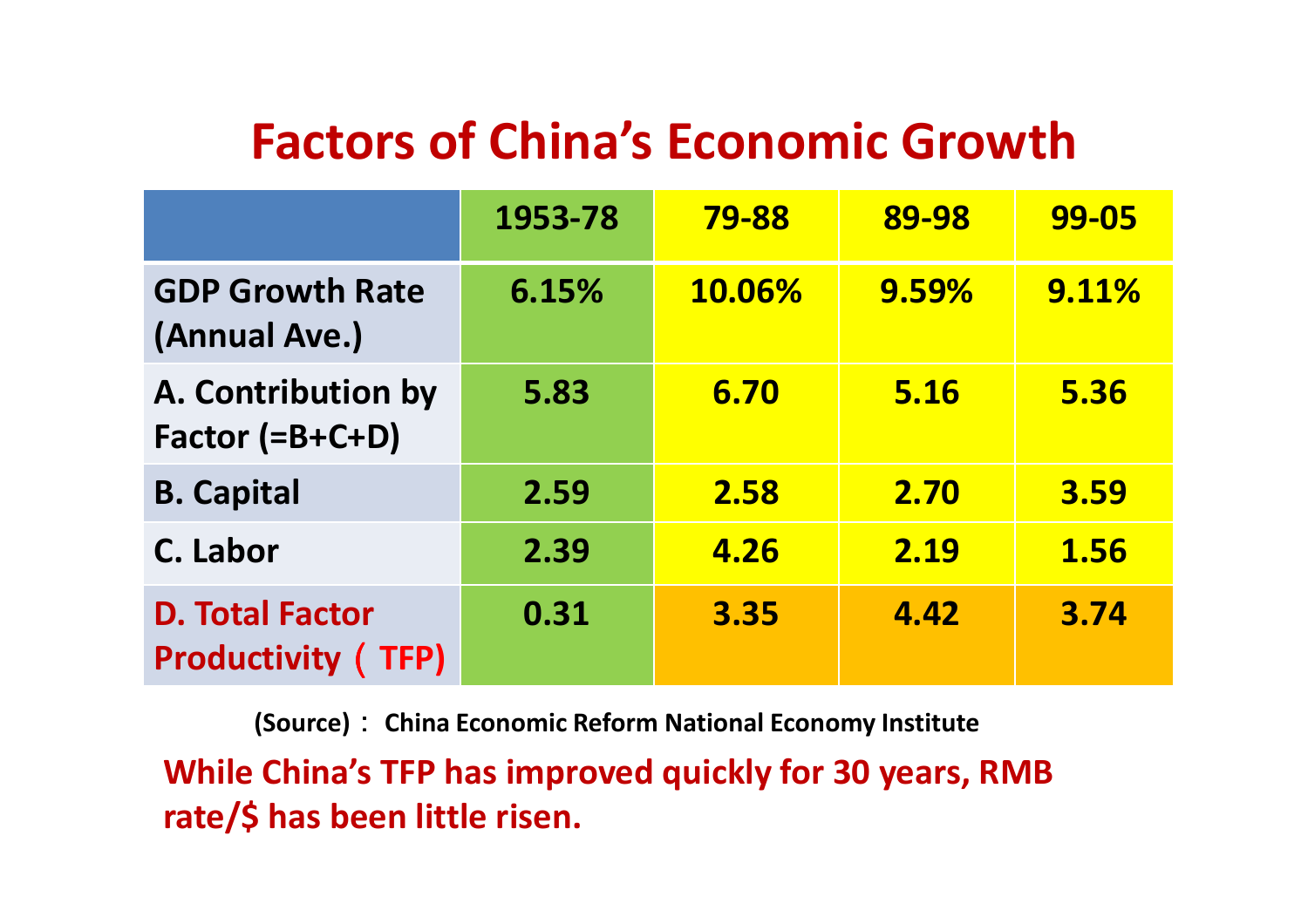#### Ave. Monthly Wages of Asian Workers.Can Japanese firms overcome such big gaps?

Released in January 2010

|                    | Averaged Wage (U.S.\$) | Index |
|--------------------|------------------------|-------|
| Yokohama, Japan    | 3,099                  | 100.0 |
| Seoul, South Korea | 1,220                  | 39.4  |
| Sinchuan, China    | 235                    | 7.5   |
| Bangkok, Thailand  | 231                    | 7.5   |
| <b>New Delhi</b>   | 196                    | 6.3   |
| Hanoi, Vietnam     | 104                    | 3.4   |
| Dakka, Bangladesh  | 47                     | 1.5   |

[Source ] Jetro's research during September-December 2009.